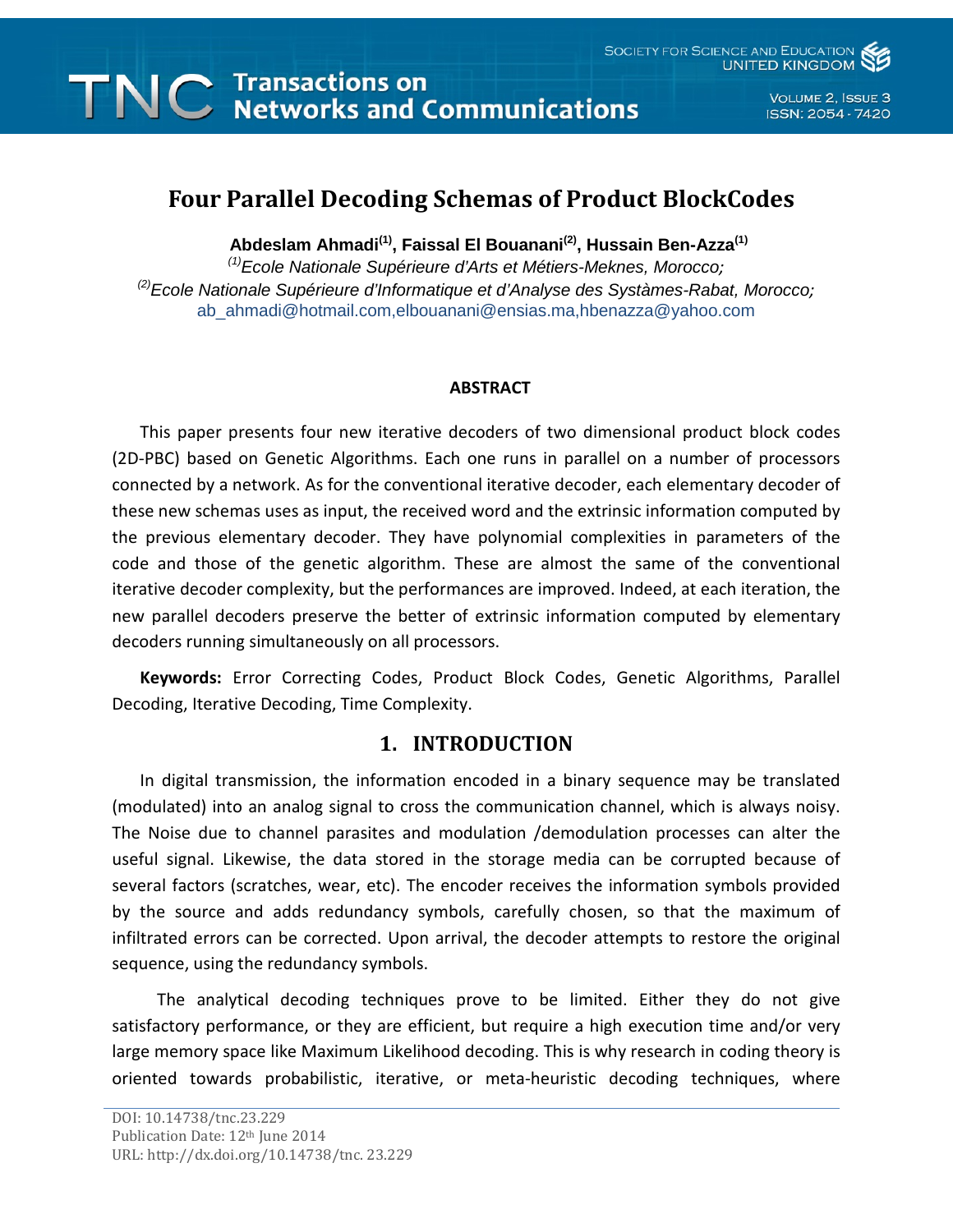Abdeslam Ahmadi, Faissal El Bouanani and Hussain Ben-Azza; *Four Parallel Decoding Schemas of Product BlockCodes,* Transactions on Networks and Communications Volume 2 No 3 (2014), pp 49-69

performances of some decoders approaching the Shannon limit [1]. This is the case for example for Turbo codes [2] and LDPC codes [3-4].

The challenge is to find methods which ensure a compromise between their correction capabilities and their complexities(acceptable execution time and memory space). Thus, in 1975, Holland introduced Genetic Algorithms(GAs) inspired by biological laws and natural selection [5]. They were then developed and popularized by Goldberg [6].

In 1994, Maini proposes a decoder based on GAs (GAD) giving good performances [8]. The works we have proposed in [9-12], have as objectives to improve performances and/or complexities of decoders based on GAs. In this paperwe propose four new parallelization schemas of two dimensional product block codes iterative decoding, where an elementarydecoder based on GAs is used [8].

This paper is organized as follows. Section 2 reminds some fundamental theoretical concepts. Section 3 presents elementary,iterative and parallel decoders that we use in the proposed schemas. Section 4 describes our parallelization schemas of aniterative decoding. In section 5 we discuss and study their time complexities. Finally, we give in section 6 our conclusions andperspectives of this work.

# **2. BACKGROUND**

In In this section, we first make a quick reminder of product block codes. We then define the main classes of complexity, and we finish by presentation of genetic algorithms.

# **2.1 Product blockcodes**

## 2.1.1 **Linear block codes**

Let  $F_2$  = {0, 1} be the binary alphabet and  $(F_2)^n$ be the set of vectors of length *n*. i.e. :

$$
(\mathbb{F}_2)^n = \{x_1 | ... x_n / x_1, ..., x_n \in \mathbb{F}_2\}
$$
 (1)

A linear code C of length *n* on  $F_2$  is a vector subspace of  $(F_2)^n$ . Such that the hamming distance between two different code-words is greater than the minimum distance of the code. i.e. :

$$
\begin{cases} \forall x, y \in C \;/\; x \neq y, \; d_H(x, y) \geq d_{\min} \\ \forall x, y \in C, \; x + y \in C \\ \forall x \in C, \forall \lambda \in \mathbb{F}_2, \; \lambda x \in C \; . \end{cases} \tag{2}
$$

Note that in F₂, the second condition is equivalent to 0∈*C*. Let*k = dim(C)*,be the dimension of *C*, and *B* =  $(g_i)_{1 \le i \le k}$ a base of *C*.Since  $g_i \in C$ , then *length* $(g_i)$  = *n*. The matrix *G* whose rows are the vectors of the base, is called the generator matrix of the code *C*. Note that the matrix *G*is not unique, since the base *B* is not. Thus: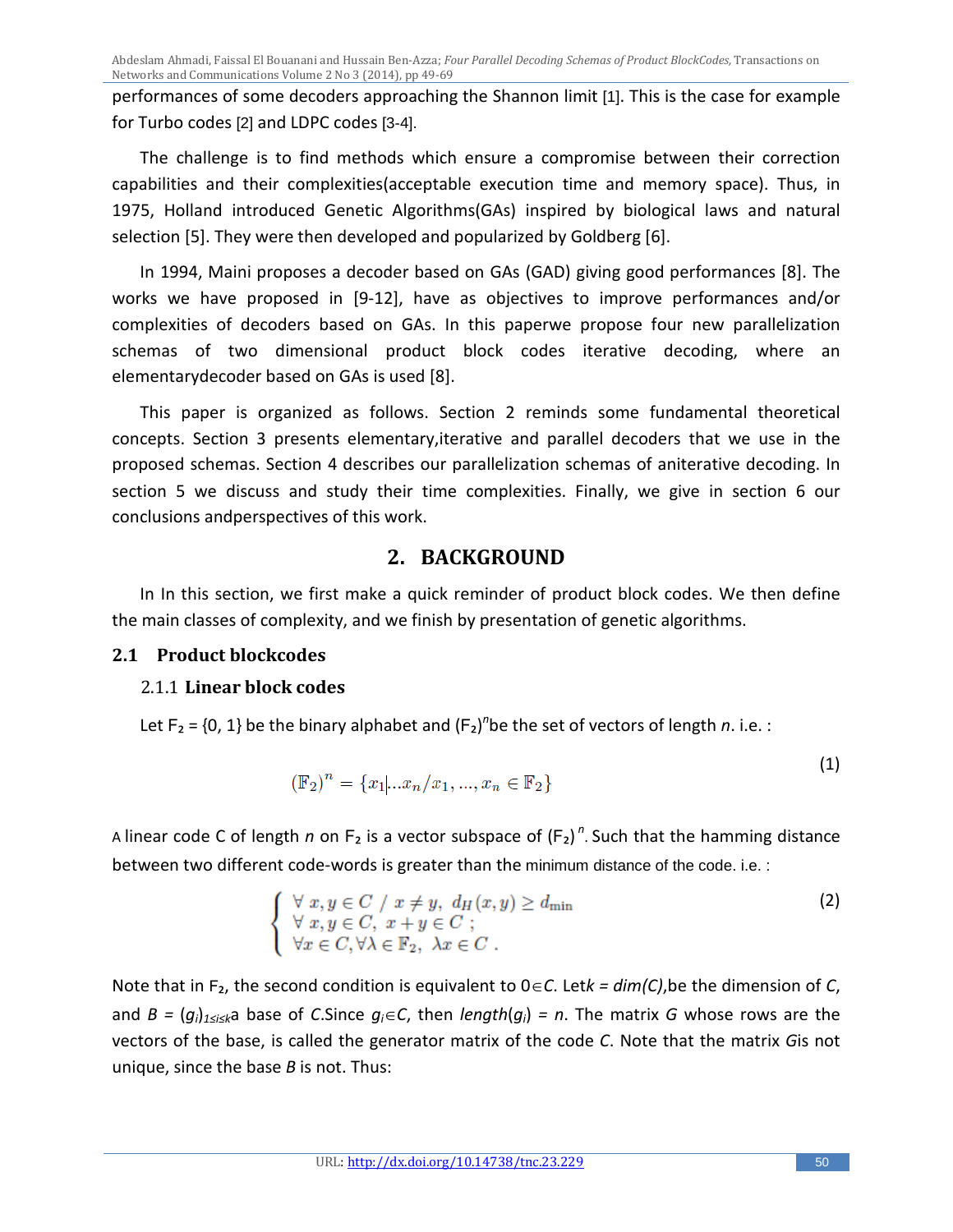$$
G = \begin{pmatrix} g_1 \\ \dots \\ g_k \end{pmatrix} = \begin{pmatrix} g_{11} & g_{12} & \dots & g_{1n} \\ \dots & \dots & \dots & \dots \\ g_{k1} & g_{k2} & \dots & g_{kn} \end{pmatrix}
$$

So we have *C*={*αG*/*α*∈(F₂)*<sup>k</sup>* }.i.e :

$$
\forall x = (x_1, ..., x_n) \in C, \exists! \alpha = (\alpha_1, ..., \alpha_k) \in (\mathbb{F}_2)^k / x = \alpha G
$$
  

$$
\iff (x_1, ..., x_n) = (\alpha_1, ..., \alpha_k) \begin{pmatrix} g_{11} & g_{12} & \dots & g_{1n} \\ \dots & \dots & \dots & \dots \\ g_{k1} & g_{k2} & \dots & g_{kn} \end{pmatrix}
$$
  

$$
\iff \begin{cases} x_1 = \alpha_1 g_{11} + ... + \alpha_k g_{k1} \\ x_2 = \alpha_1 g_{12} + ... + \alpha_k g_{k2} \\ \dots \\ x_n = \alpha_1 g_{1n} + ... + \alpha_k g_{kn} \end{cases}
$$

The parity check matrix H is a marix such that  $GH^T$ = *HG*<sup>T</sup>= 0, where  $H^T$  is the transpose of matrix *H*. We have then  $v = uG \Leftrightarrow vH^{T}=Hv^{T}=0$ . H has a crucial role in decoding. Indeed, the received word *v*is a codeword (without errors) if and only if  $vH<sup>T</sup> = 0$ . It is said, in this case, that the word *v*satisfies the parity constraints of the code *C*.

The dual code of *C*, denoted by  $C^T(n,n-k)$ , is a linear block code whose generator matrix is *H*(parity matrix of *C*). Then, we can write:

$$
C^{T} = \{ y = (\mathbb{F}_2)^n \ / \ \forall x \in C, \ =0 \}
$$

where<*x*,*y*>is the scalar product of *x*and *y*.

#### 2.1.2 **Product block codes**

A product code is built from two or more elementary block codes, generally linears. Let  $C_1(n_1, k_1, d_1)$ and  $C_2(n_2, k_2, d_2)$ be two linear block codes. The product code  $C = C_1 \otimes C_2$  is constructed as follows:

- The information symbols are arranged in a matrix of  $k_1$  rows and  $k_2$  columns ( $k_1 \times k_2$  symbols) ;
- Eachone of the  $k_1$  rows is coded by the code  $C_2$ ;
- Eachone of the  $n_2$  columns is coded by the code  $C_1$ .

Thus, a codeword of the product code *C*is a block of  $n_2$  rows and  $n_1$  columns ( $n_2 \times n_1$  symbols). We show [13] that allrows are codewords of  $C_1$  and all columns are codewords of  $C_2$ . Furthermore, the parameters of the product code *C*(*n*, *k*, *d*)are :

- $k = k_1 \times k_2$ ;
- $n = n_1 \times n_2$ ;
- $d = d_1 \times d_2$ ;

 $(3)$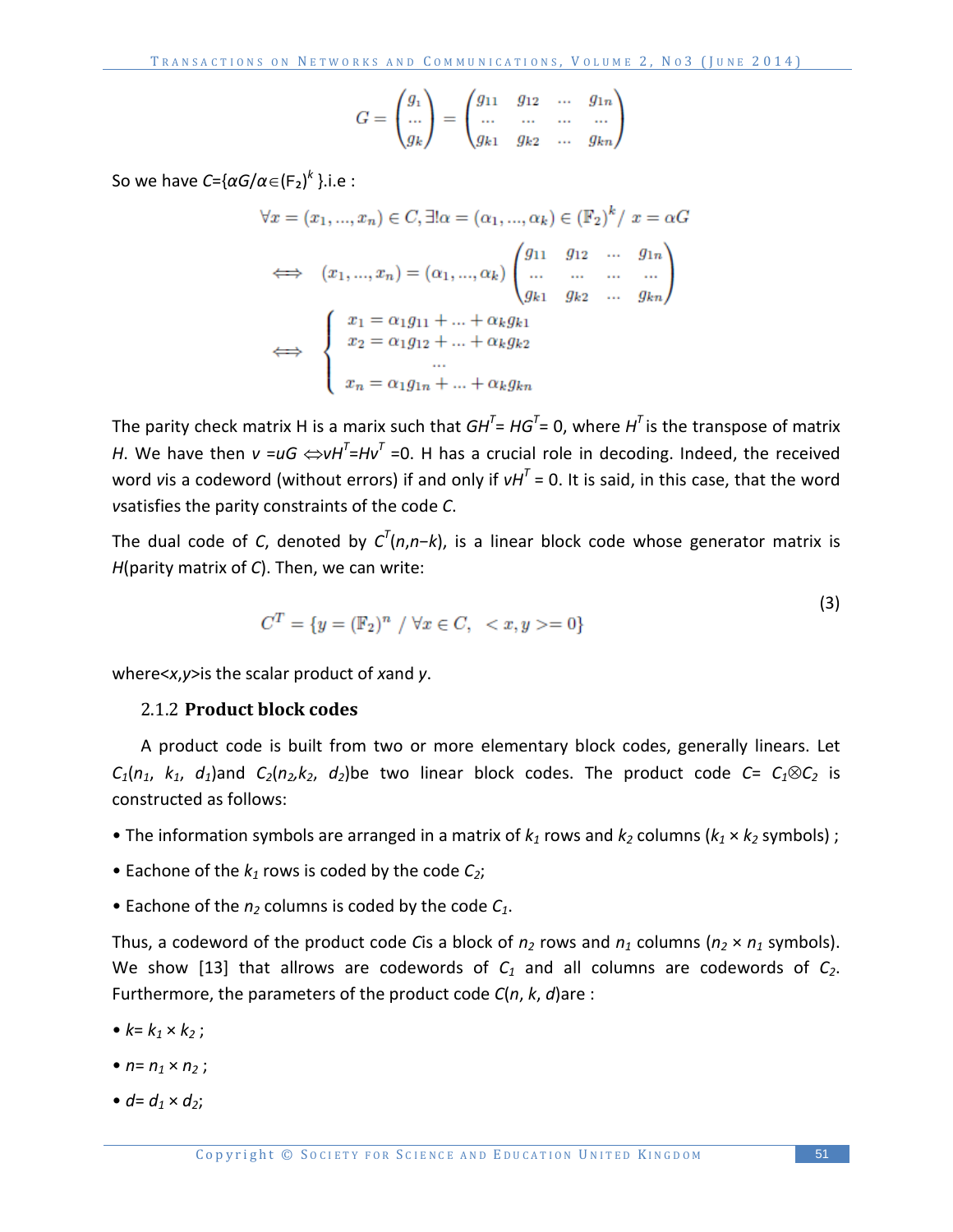•  $R = R_1 \times R_2$ ;

Where *R1*,R*2*, and *R*are respectively the rates of *C1*,*C2*, and *C*.

Product block codes represent a particular case of serial concatenated codes. Their highlight is that they allow the construction of codes of large lengths and large minimum distances, by concatenating two or more codes of small lengths and small minimum distances. Product code built with a large minimum distance will have then a large capacity for detection and correction of errors.



**Figure 1: Product block code**

## **2.2 Decoding Complexity**

## 2.2.1 **Complexity Classes**

The complexity theory is a recent discipline that aims to classifying problems, according to their degree of difficulty of resolution. Several classes of complexity as well temporal as spatial have been defined. The best known are the classes P, NP and NP-Complete. Class P includes problems for which there exists an algorithm with a polynomial running time in the size of data, allowing solving them. The problems of this class are called "easy". The class NP contains all optimization problems where the number of potential solutions, is at worst exponential such that we can verify in a polynomial time whether a potential solution satisfies the question. A problem X of class NP is said NP-complete (or NP-hard), if each problem Y of class NP is polynomially reducible to X. i.e., there is a polynomial algorithm used to brought back the search of solution of Y to the search of solution of X. NP-Complete class contains all the problems of class NP such that if one of them is proven to be easy (solvable in polynomial time) then all NP problems are easy. If one of them is hard, then  $P \neq NP$ .

# 2.2.2 **Complexity of linear codes decoding**

In 1978, Berlkamp, McEliece and Van Tilborg [14] have stated two conjectures:

i) the problem of decoding linear codes is NP-complete;

ii) computing the minimum weight of a code is an NP-complete problem.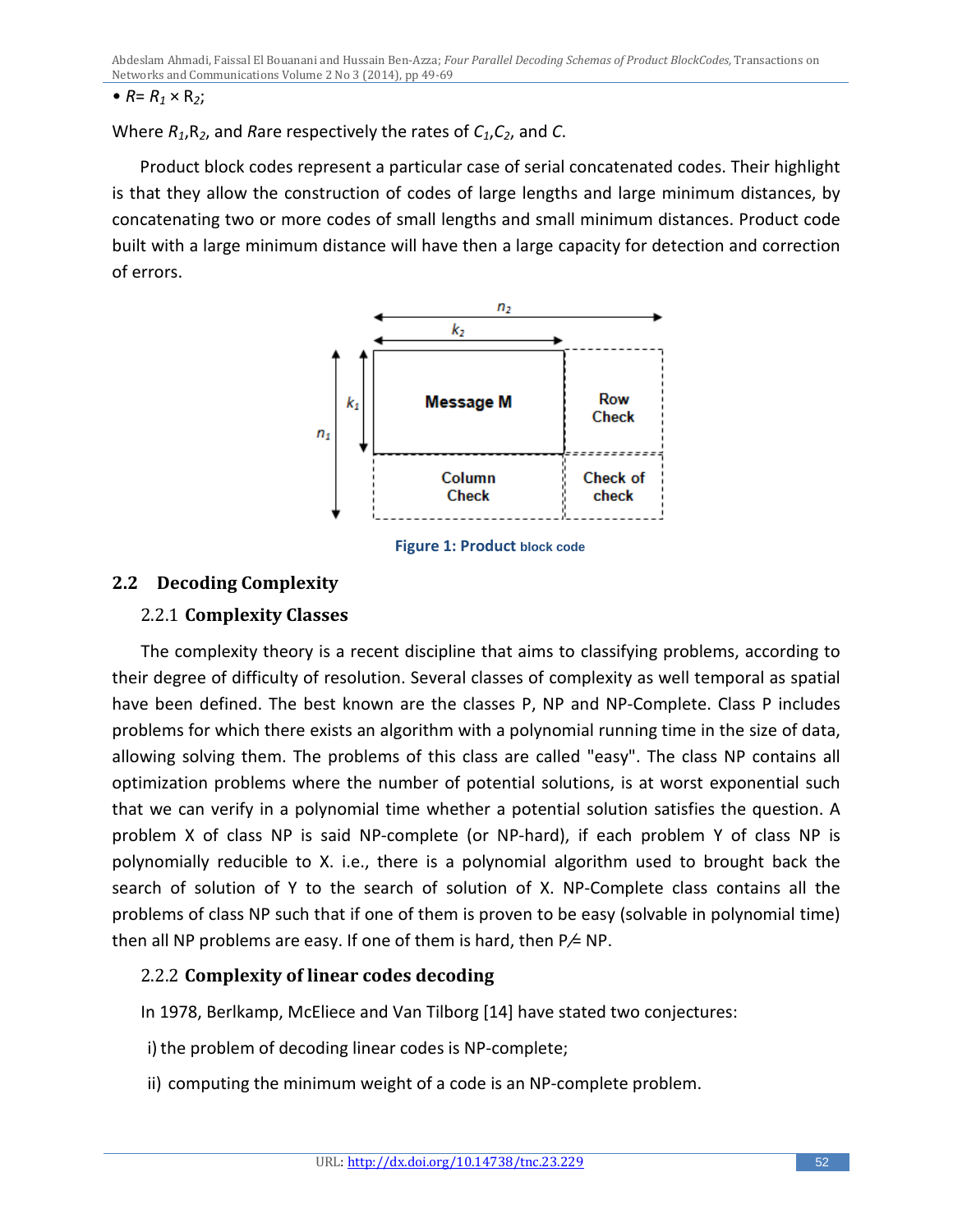For a linear code, the second conjecture is equivalent to the conjecture of calculating the minimum distance. If this is calculated, the error correction capacity is then determined. This conjecture was open until 1997, when it has been proved by Vardy [15].

The fact that a problem is NP-complete causes its computational difficulty, i.e., the inefficiency of deterministic algorithms to solve it. Thus, mathematicians and computer scientist's recourse to meta-heuristic methods to find good solutions (not necessarily optimal) to NP-complete problems in polynomial time.

#### **2.3 Genetic Algorithms**

Genetic Algorithms (GAs) have been inspired in genetics and the theory of evolution of species, presented by Darwin in1860. It refutes the idea that the natural system is fixed forever. For him, the species are gradually adapting to their natural environment that could change depending on external parameters and constraints to which it is exposed. The AGs are designed to simulate processes of the natural systems required for evolution, especially those who respect the principle of "survival of stronger". The Strongest individuals will reproduced and their offspring are improved over generations. The lowest ones will disappear.

Researchers have tried to program and simulate natural phenomena since the 50s. However, these attempts were not very fruitful, because of the limitation of computer performance at this period. The use of GAs, made a big boom in the last three decades, when Holland has posed their theoretical foundations in 1975 in his book "Adaption in Natural and Artificial Systems"[5], and when Goldberg wrote in 1989 his famous book "Genetic algorithms in search, optimization, and machine learning"[6]. Thus we moved from natural Darwinism to artificial evolution, which began to be used increasingly in the solving of problems with very high complexity, in several fields.

#### 2.3.1 **Principle of GAs**

GA generates randomly *n* individuals to form the initial population. For Every individual, which is a potential solution to the problem to be optimized, we associate a fitness (or cost) that measures its quality as solution. Then we select, with a probability that depends on the fitness, the best individuals that may be crossed to give birth of new individuals (children). These undergo, with a certain probability, to mutations in their genes. This forms the new population of the next generation. We repeat the same treatment until the stop condition is satisfied.

Here is the basic genetic algorithm, as shown in figure 2:

#### **Algorithm**: Basic GA

- 1. [Initialization]: generate a random population of *n* individuals :(*Ii*)*1≤i≤n*;
- 2. [Fitness]: compute the fitness *f*(*Ii*) for each individual *Ii* of the current population ;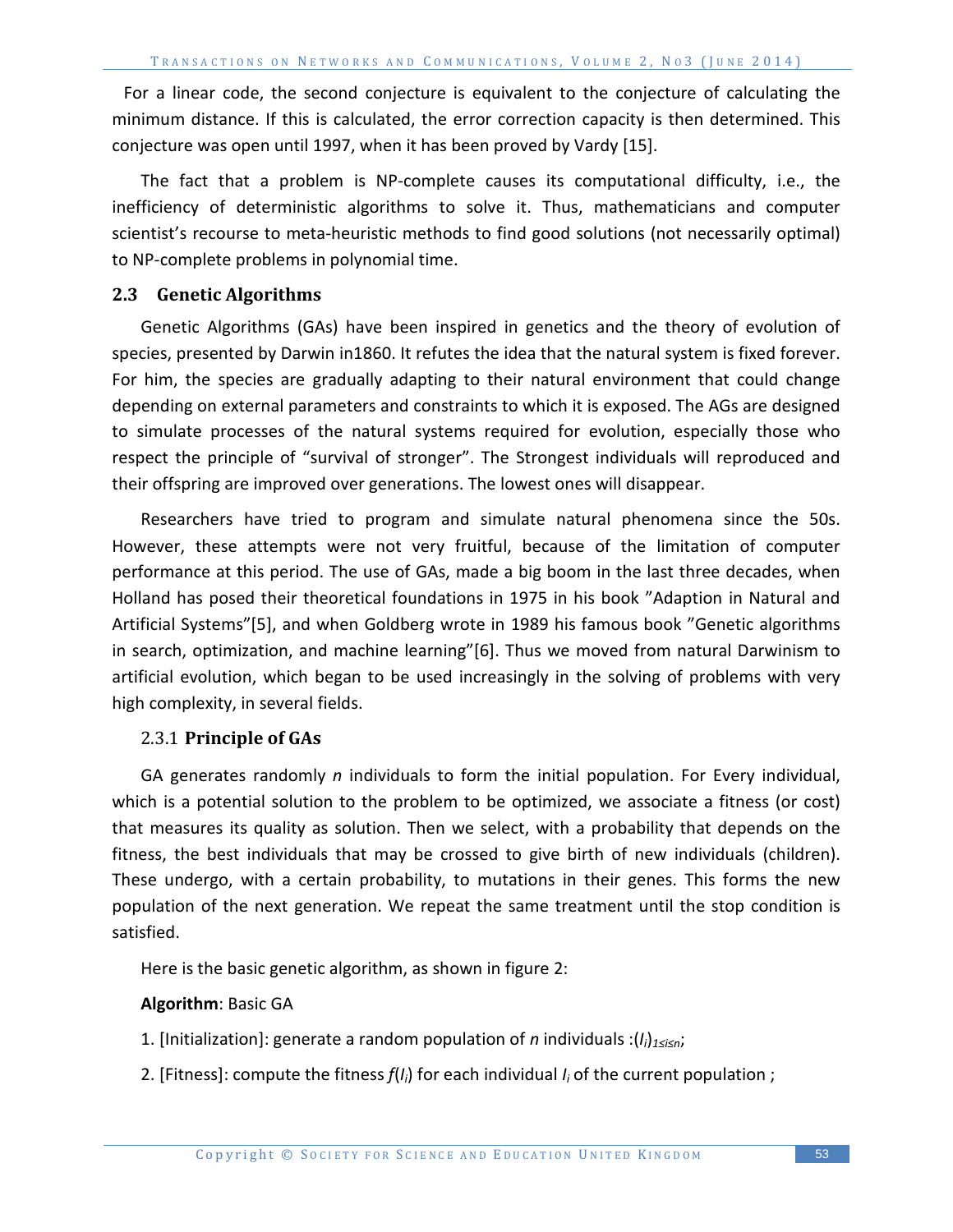3. [Reproduction]: create a new population by repeating the following steps:

- [Selection]: select two parents, taking into account their fitness;
- •[Crossover]: cross, with a probability  $p_c$ , the parents to create new individuals;
- [Mutation]: mutate, with probability  $p_m$ , the new individuals;
- [Insert]: add new individuals to the new population;
- 4. [Replace]: use new generated population for the next iteration;
- 5. [Test]: if the stop condition is satisfied, then return the best individual of the current

population;

6. [Loop]: else go to the step 2.



**Figure 2: Genetic algorithm flowchart**

## 2.3.2 **Convergence of GAs**

The researches consisting of laying the theoretical foundations of GAs are very rare. The reference works in this sense are those of Eiben et al. [16], Fogel [17] and Rudolph [18].They have, first, given a mathematical formulation of the basic genetic algorithm, modeled its evolution as a Markov chain, and finally defined sufficient conditions for its convergence toward an optimum. They have shown that the convergence to the global optimum is not an inherent property of the basic genetic algorithm, but a consequence of the idea of keeping track of the best solution found over time (from one generation to another). In other words, the basic GA can be considered an optimization algorithm for static optimization problems,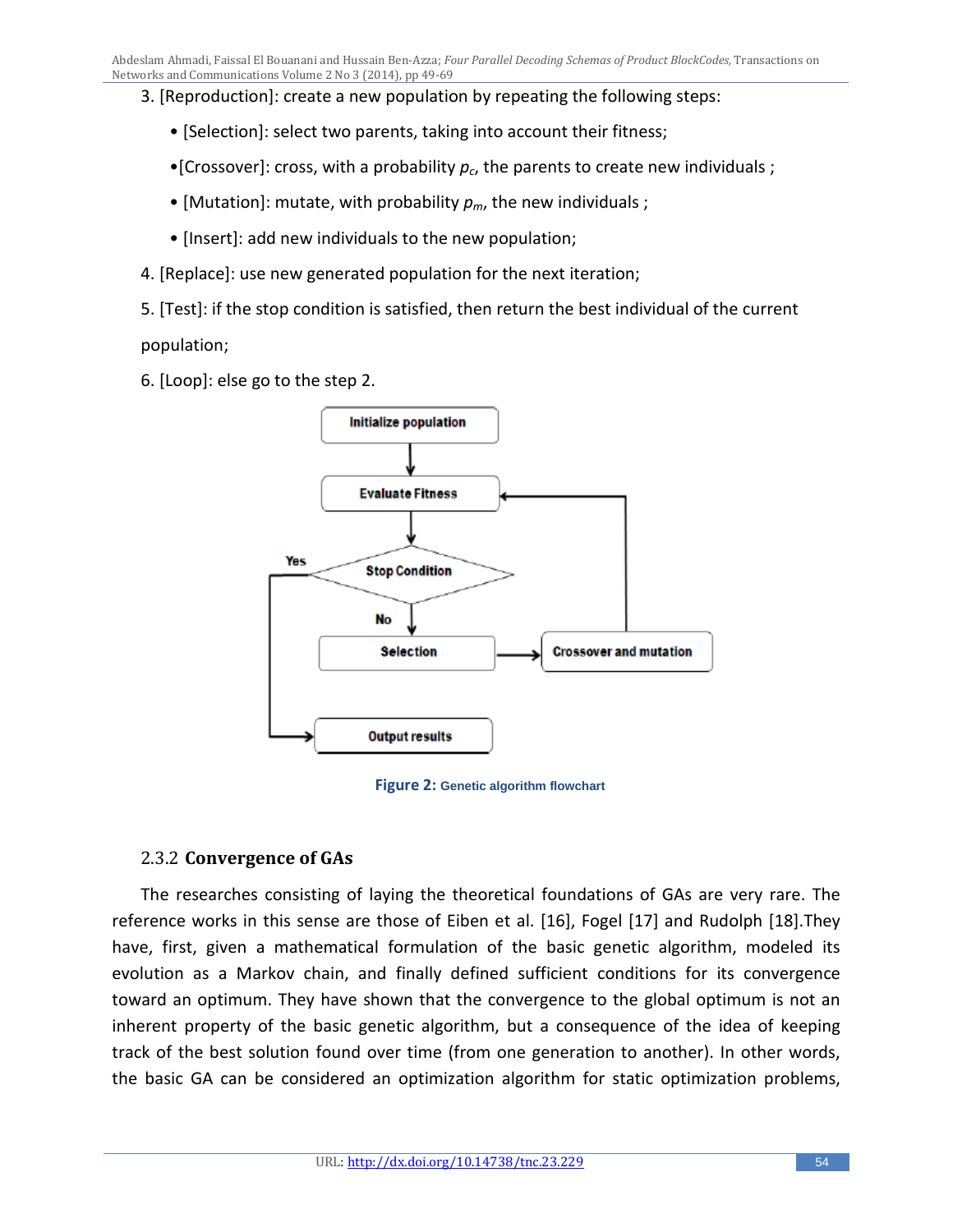because it is provable that it does not converge toward any subset of the set of states containing at least one global solution, even in infinite time.

#### **2.4 Parallel Systems**

The choice of distributed systems or parallel machines is strongly imposed for applications requiring very important treatment and/or memory space. There are many types of parallel machines which are classified by Flynn (1972) according to two independent concepts: the instruction stream and data stream used by these instructions. Thus, there are four possible combinations [7] :

- Single Instruction Single Data: the machine executes one instruction on a data each clock cycle. It's not really a parallel machine but rather a classical Von Newman computer;
- Single Instruction Multiple Data: a processor, with a single control unit (CU) and multiple arithmetic logic units (ALUs),executes the same instruction on different data each clock cycle ;
- Multiple Instruction Single Data: systems executing multiple instructions on the same data at each clock cycle
- Multiple Instructions Multiple Data (MIMD): these systems have multiple independent processors. i.e., each processor has its own CU and its own ALU. In the same clock cycle, each processor executes a different instruction on a different data.

These instructions can be synchronous or asynchronous. Most parallel systems are MIMD. A MIMD system can be either a multiprocessor, or a multi-computer or a hybrid of both.

A multiprocessor contains several autonomous processors and a single shared memory, figure 3. This last can also provide communication between different processors. A multicomputer contains a given number of autonomous computers, having a control unit, an ALU and a private memory each one, figure 4. The communication between the computers is provided by a network.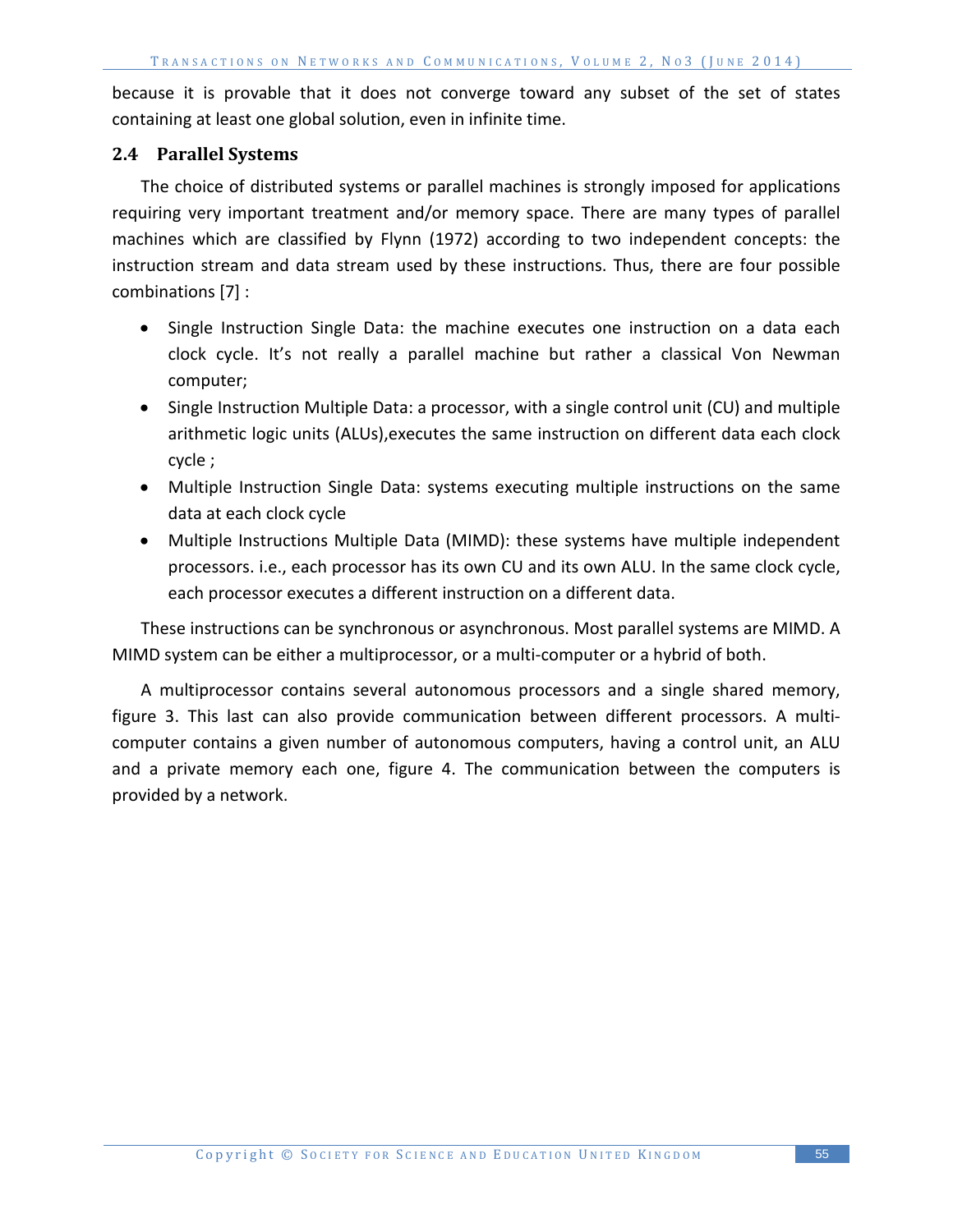Abdeslam Ahmadi, Faissal El Bouanani and Hussain Ben-Azza; *Four Parallel Decoding Schemas of Product BlockCodes,* Transactions on Networks and Communications Volume 2 No 3 (2014), pp 49-69



**Figure 1:A Parallel system with 4 processors**



**Figure 4:A multi-computer with 4 computers**

A multiprocessor contains several autonomous processors and a single shared memory, figure 3. This last can also provide communication between different processors. A multicomputer contains a given number of autonomous computers, having a control unit, an ALU and a private memory each one, as shown in figure 4. The communication between the computers is provided by a network.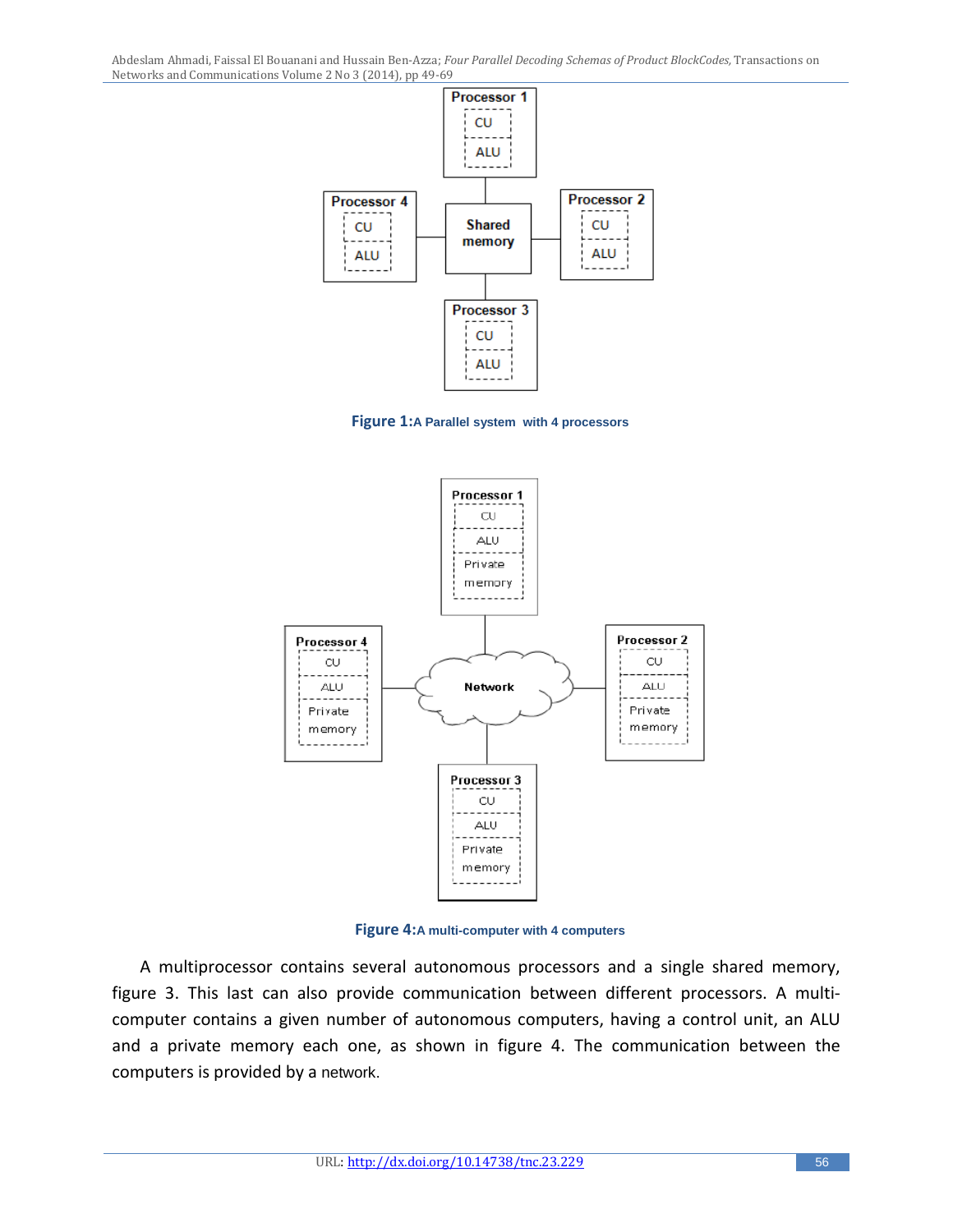# **3. DECODING ALGORITHMS BASED ON GENETIC ALGORITHMS**

Let *C*(*n*,*k*, *d*) be a linear block code with generator matrix *G*, and  $F = (F_1, ..., F_n)$ ,  $r = (r_1, ..., r_n)$ , respectively the vector of fading and the received sequence (associated with the transmitted sequence). The parameters  $N_{p}$ ,  $N_{q}$ ,  $N_{e}$ ,  $p_{c}$ ,  $p_{m}$ are respectively the size of the population, the number of generations, the number of elites, the crossover and the mutation rates.

## **3.1 Elementary decoder**

We take GAD the decoder of block codes based on GAs that we have already used in [10- 12]. It's a HISO (Hard-In Soft-Out) and uses GAs to decide the code word *D*, knowing *r* and *F*.

## **Algorithm : GAD**

*D = GAD (r, F,k,n*,*Np*, *Ng*, *Ne*, *pc*, *pm)*

- **Step1 :**sort the elements of received vector *r* in descending order of magnitude to have a new vector *r*<sup>(1)</sup>. i.e., find a permutation π<sub>1</sub> such that *r*<sup>(1)</sup> = π<sub>1</sub>(*r*) and |*r*<sub>1</sub><sup>(1)</sup>|≥ |*r*<sub>2</sub><sup>(1)</sup>|≥... ≥|r<sub>n</sub><sup>(1)</sup>|.This will put, for BPSK modulation, reliable elements in the first ranks. Indeed, when the absolute value is large (far from 0), there is no risk to decode the bit 1 to 0 or 0 to 1. Let  $F^{(1)}$  be the permutation of *F* by  $\pi_1$ . i.e.,  $F^{(1)} = \pi_1(F)$ . Likewise,  $G^{(1)} = \pi_1(G)$ . Then, permute  $G^{(1)}$  by  $\pi_2$  to have G', such that its first *k* columns are linearly independent, permute the vectors  $r^{(1)}$  and  $F^{(1)}$  by the same permutation. Let  $r' = \pi(r)$  and  $F' = \pi$  (*F*), where  $\pi = \pi_2 \circ \pi_1$ .
- Step 2 : quantize the first *k* bits of *r'* (*r'<sub>i</sub>*∈R) to obtain a binary vector *I*<sub>1</sub> and randomly generate (*N<sub>i</sub>* − 1) information vectors of *k* bits each one. This vectors form with vector *I*<sub>1</sub> the initial population of  $N_p$  individuals  $(I_1, ..., I_{N_p})$ .
- **Step 3** : encode individuals of the current population, using *G′* to obtain code words : *Ci*= *I<sub>i</sub>G'* (1 ≤ *i* ≤ *N<sub>p</sub>*). Then, compute individuals fitness, defined as Euclidian distance between *Ci* and *r′*, and sort individuals in ascending order of fitness.
- **Step 4** : place the first  $N_e$  individuals ( $N_e$ : elite number  $\leq N_p$ ) to the next population, which will be completed by offsprings generated using reproduction operators : selection of two best individuals as parents (*a*,*b*) using the following linear ranking :

$$
W_i = \frac{W_{\text{max}} - 2(i-1)(W_{\text{max}} - 1)}{N_i - 1}, \ \forall i \in \{1, ..., N_p\}
$$
 (4)

where $W_i$  is the *i*th individual weight and  $W_{max}$  weight assigned to the fittest (nearest) individual.

• **Step 5** :Reproduce the  $(N_p - N_e)$  remaining individuals of the next population using crossover and mutation operations. Let *Rand* be a uniformly random value between 0 and 1, generated at each time.

*ifRand<p<sub>c</sub>* then  $\forall i \in \{N_e+1, ..., N_p\}, \forall j \in \{1, ..., k\},$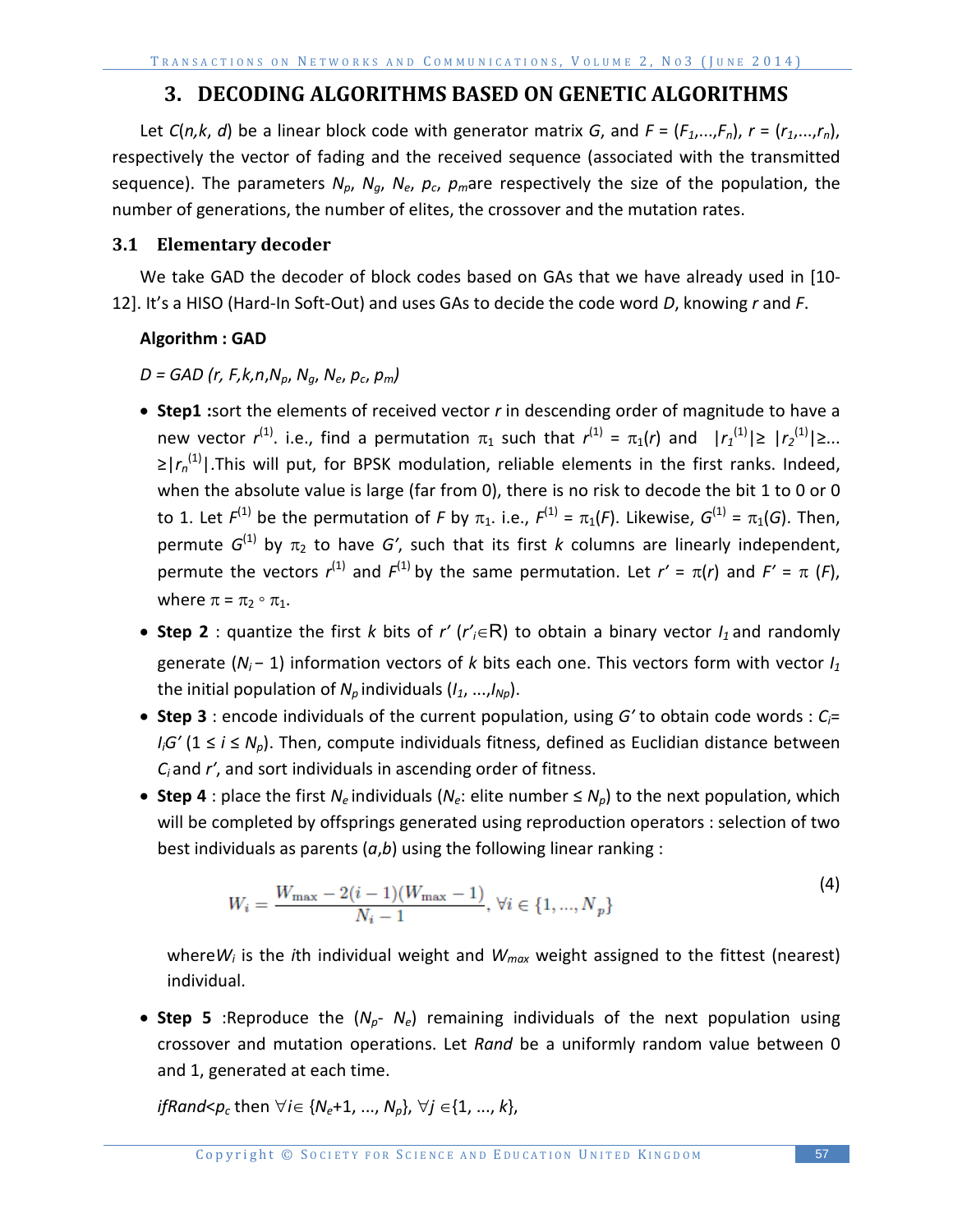Abdeslam Ahmadi, Faissal El Bouanani and Hussain Ben-Azza; *Four Parallel Decoding Schemas of Product BlockCodes,* Transactions on Networks and Communications Volume 2 No 3 (2014), pp 49-69

$$
I_{ij} = \begin{cases} a_j \text{ if } Rand < (1 - a_j + a_j b_j) + \frac{a_j - b_j}{1 + e^{\frac{-4r'_j F'_j}{N_0}}} \\ b_j \text{ else} \end{cases}
$$
(5)

and then,

$$
I_{ij} = 1 - I_{ij} \quad \text{if } Rand < p_m \tag{6}
$$

*else*,

$$
I_i = \begin{cases} a & \text{if } \quad Rand < 0.5 \\ b & \text{else} \end{cases} \tag{7}
$$

*end if*

Repeat steps 3 to 5 for  $N_q$  – 1 next generations.

• **Step 6** :The first (fittest) individual *D′* of the last generation is the nearest to *r′*. So, the decided code word is  $D = \pi^{(-1)} (D')$ 

#### **3.2 Iterative decoder**

An iterative algorithm receives at its input soft information and produces another one called extrinsic information which depends on the decided code word. This extrinsic information will be combined with the received word and fed back to its input. The processing is repeated Nit times and the decided code word will be the one decided at the last iteration.

For product block codes, an iterative decoder consists of placing in series two or three decoders. The extrinsic information computed by the ith decoder is combined with the received word and the result is fed to the input of the (*i* + 1)th decoder.

The result of the combination of the extrinsic information of the last decoder and the received word is injected at the input of the first decoder. The process is repeated Nit times. The iterative decoder for product block codes with two dimensions is depicted in figure 5.



**Figure 5:The iterative decoder based on AGs (IGAD)**

Our iterative decoder here, is IGAD (Iterative decoder based on Genetic Algorithms), where the elementary decoders are GADs.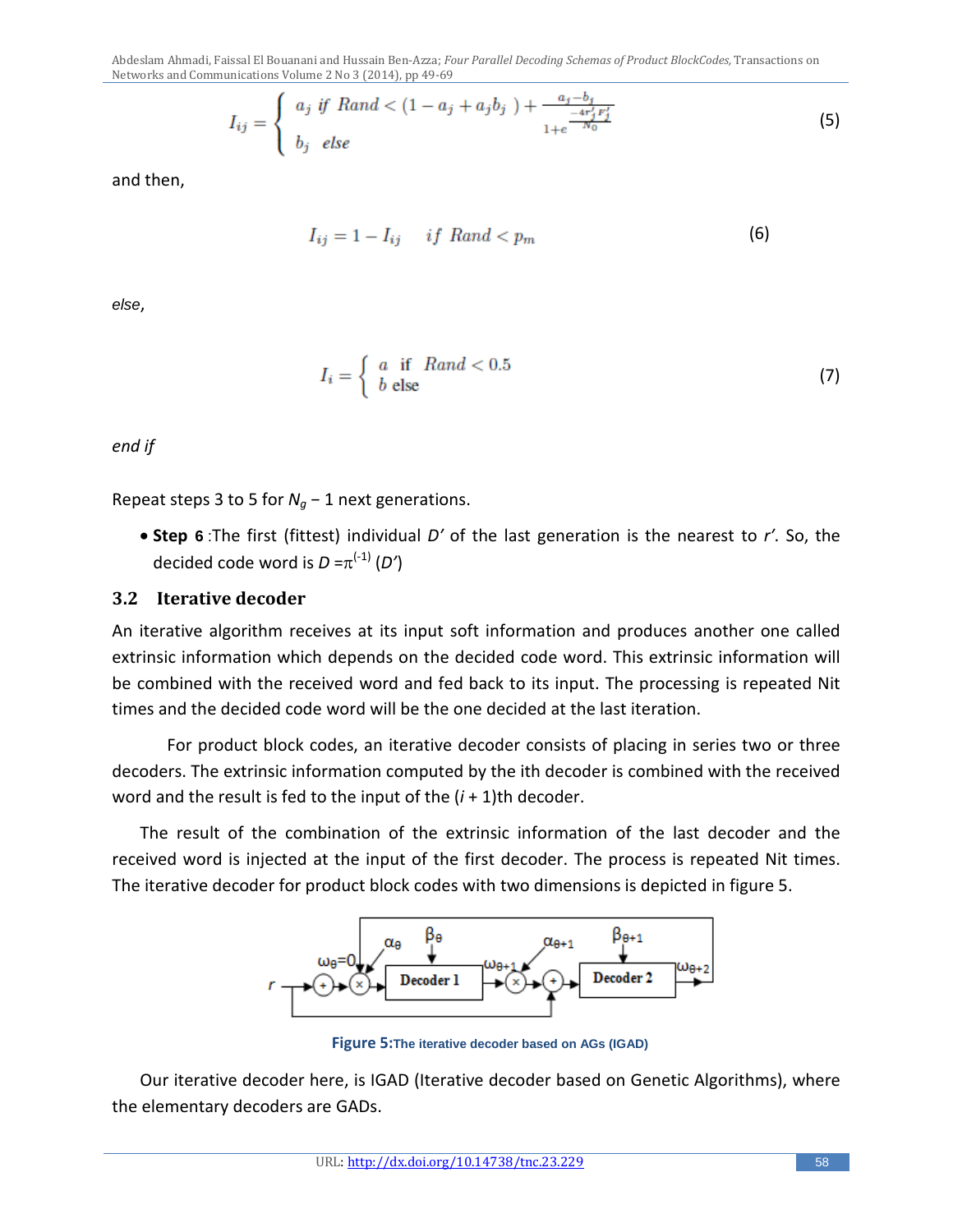Let *D* denote the GAD decision of the input sequence *r*, and ω be the extrinsic information, and  $H^{(j)}$  be the competitor codeword of *D* corresponding to the *j*th bit defined by :

$$
\left\| H^{(j)} - r \right\| = \min_{2 \le p \le N_t} \left\{ \left\| Q^{(p)} - r \right\|, Q_j^{(p)} \ne D_j \right\},\
$$

where :

-  $Q^{(p)}$  is the *p*th codeword of the last generation

- *Qj* (p),*Dj* are the *j*th bits of *Q*(p), *D*

-  $\parallel$  .  $\parallel$  is the Euclidean distance.

The algorithm executed by each of the elementary decoders of the iterative decoder, accepts as input *r, k, n, N<sub>p</sub>, N<sub>q</sub>, N<sub>e</sub>, N<sub>it</sub>, p<sub>c</sub>, p<sub>m</sub>, and coefficients*  $(\alpha_j)_{1 \leq j \leq 2Nit}$  *and*  $(\beta_j)_{1 \leq j \leq 2Nit}$ *. These* coefficients are optimized for each code and SNR to enhance the algorithm performance.

**Algorithm** : IGAD

 $(\omega, D)$  = IGAD(*r*, *F*,*k*,*n*,*N*<sub>*o*</sub>, *N*<sub>*a*</sub>, *N*<sub>*e*</sub>, *N*<sub>*it*</sub>, *p<sub>c</sub>*, *p<sub>m</sub>*,  $\alpha$ , $\beta$ )

•**Step1** : $\theta$  = 0,  $\omega_0$  = 0;

•**Step2** :*Iterative decoding*

**While** (<sup>θ</sup> < 2(*Nit*− 1)) **do**

- o Run D(θ) = GAD (r+ α(θ)ω(θ), F, k,n,Np, Ng, Ne, pc, pm) on the first decoder to decide the codeword  $D(\theta)$ ;
- o Compute the extrinsic information ω(θ+1) in terms of D(θ)

**For**  $j = 1$  **to** $n$ **do** 

**If**  $H^{(j)}$  *exists* **then** 

$$
\omega_j^{(\theta+1)} = \widetilde{D}_j^{(\theta)} \left[ \frac{\|H^{(j)} - r\| - \|D^{(\theta)} - r\|}{4} \right]
$$
\n
$$
= \widetilde{D}_j^{(\theta)} \sum_{\substack{p=1, p \neq j \\ H_p^{(j)} \neq D_p^{(\theta)}}} r_p \widetilde{D}_p^{(\theta)}
$$
\n(8)

**else**

$$
\omega_j = \beta \widetilde{D}_j^{(\theta)} \tag{9}
$$

$$
\widetilde{D}_j^{(\theta)} = 2D_j^{(\theta)} - 1
$$

**End if**

**End for**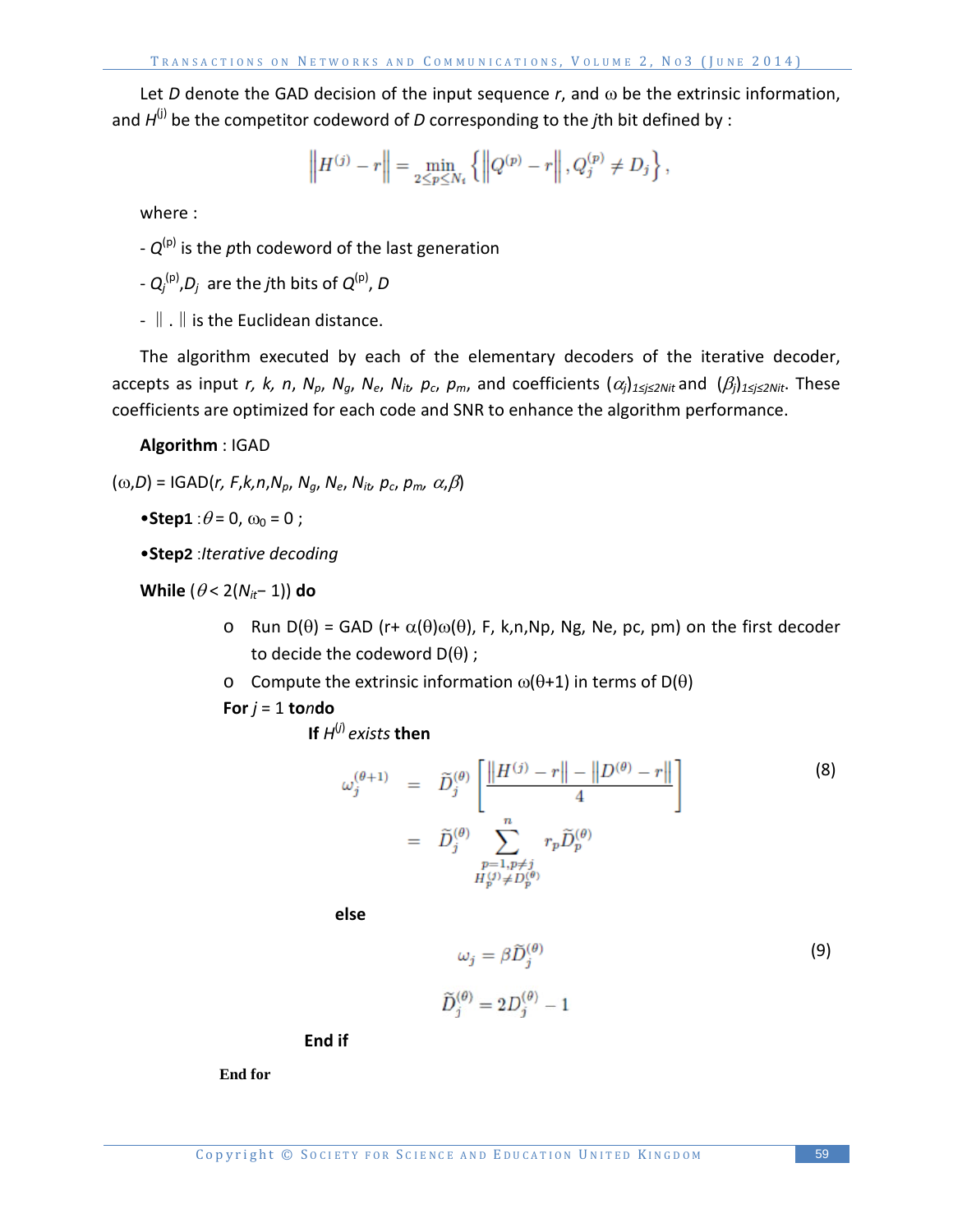- o Run *D*(θ*+1*) = GAD (*r+* α(θ+1)ω(θ+1)*, F, k,n*,*Np*, *Ng*, *Ne*, *pc*, *pm*) on the second decoder to decide the codeword  $D^{(\theta+1)}$  ;
- $\circ$  Compute the extrinsic information  $ω^{(θ+2)}$  in terms of  $D^{(θ+1)}$
- o  $\theta = \theta + 2$ ;

## **End While**

#### •**Step3** :*Decision*

Select the codeword decided by the second decoder at the last iteration  $D^{(2(Nit-1))}$ 

## **3.3 Parallel decoder**

We give here the sub-algorithm of our parallel decoder PGAD, based on GAs that we proposed in [12]. It runs in parallel on each one of the *N<sub>s</sub>* processors:

**Algorithm** : PGAD

*D* = PGAD (*r, F*, *k,n*,*Np*, *Ng*, *Ne*, *pc*, *pm,Ns*, *Nc*)

•**Step1**:*Permutations and Initialization*

- $\checkmark$  Run the two first steps of the algorithm GAD
- •**Step 2**:*Reproduction*
	- $\checkmark$  Encode individuals of the current population to obtain code words *C<sub>i</sub>*= *I<sub>i</sub>G'* (1 ≤ *i* ≤ *N<sub>p</sub>*)
	- $\checkmark$  Compute individual fitness, defined as Euclidian distance between  $C_i$  and  $r'$ :

$$
f(C_i) = \sum_{j=1}^{n} (C_{ij} - r'_j)^2, \forall i \in \{1, ..., N_p\}
$$

- $\checkmark$  Sort the current population individuals in descending order of their fitness;
- *gen*← 0 (*gen* is the current generation number).

**While** (*gen*<*Ng*) **do**

- $\checkmark$  Copy the *N*<sub>e</sub>best individuals (elites) from the current population to the new one;
- Select parents from the  $N_p N_e$  individuals of the current population ;
- $\checkmark$  Quantize the first *k* bits of each selected parent ;
- $\checkmark$  Cross with probability  $p_c$  the selected parents to generate  $N_c$  new individuals of *k* bits
- $\checkmark$  Mutate the new individuals with a probability  $p_m$  if their parents are crossed;
- $\checkmark$  Encode and the  $N_c$  new individuals, compute their fitness, and insert them into the new population ;
- $\checkmark$  Receive  $N_m$  migrant elites (with their fitness) from the previous population of each *N<sub>s</sub>*− 1 other processors, to complete the new population ;
- Send the best *Nm*= (*Ni*–*Ne*–*Nc*)/( *Ns*− 1 ) individuals (with their fitness) to the new populations of *Ns*−1 other processors ;
- $\checkmark$  Sort the *N*<sub>p</sub> individuals (codewords) in descending order of their fitness;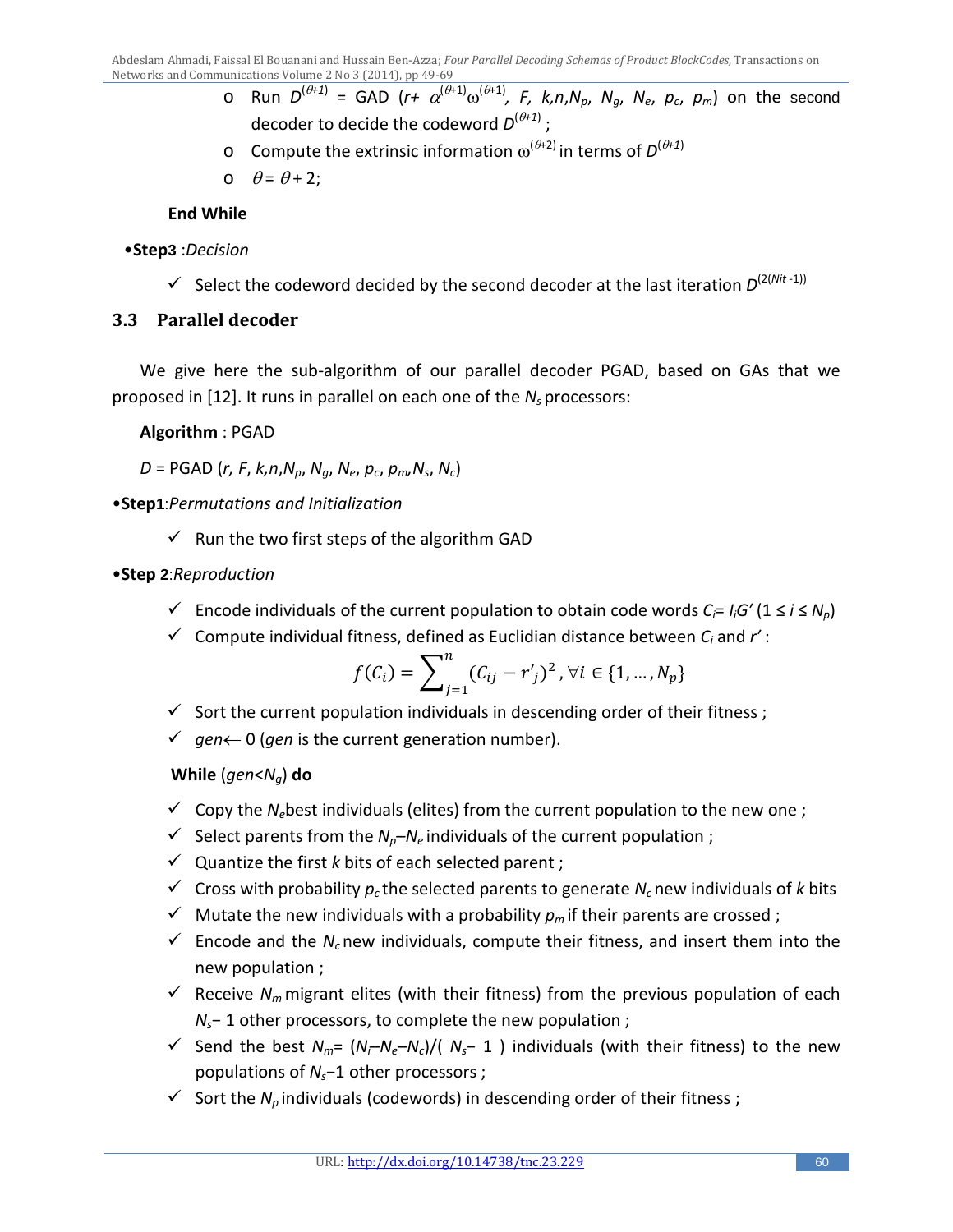Replace the current population with the new one ;*gen*←*gen* + 1 ;

#### **End While**

- •**Step 3**:*Decision*
	- Get the best individuals (*D'*(*i*) )1≤*i*≤*Ns* of the last populations of all processors. The best one *D'* of them is the closest to *r'*.i.e. *D'* = arg min { $\parallel D'^{(i)}$  - r' $\parallel$ , 1≤*i* ≤ *N<sub>s</sub>*}. The decided codeword is then  $D = \pi^{(-1)}(D')$ .

The flowcharts of the previous algorithm are illustrated in both figure 6 and figure 7.



**Fig. 6.The flowchart of the proposed PGAD sub-algorithm running on the** *i***th processor.**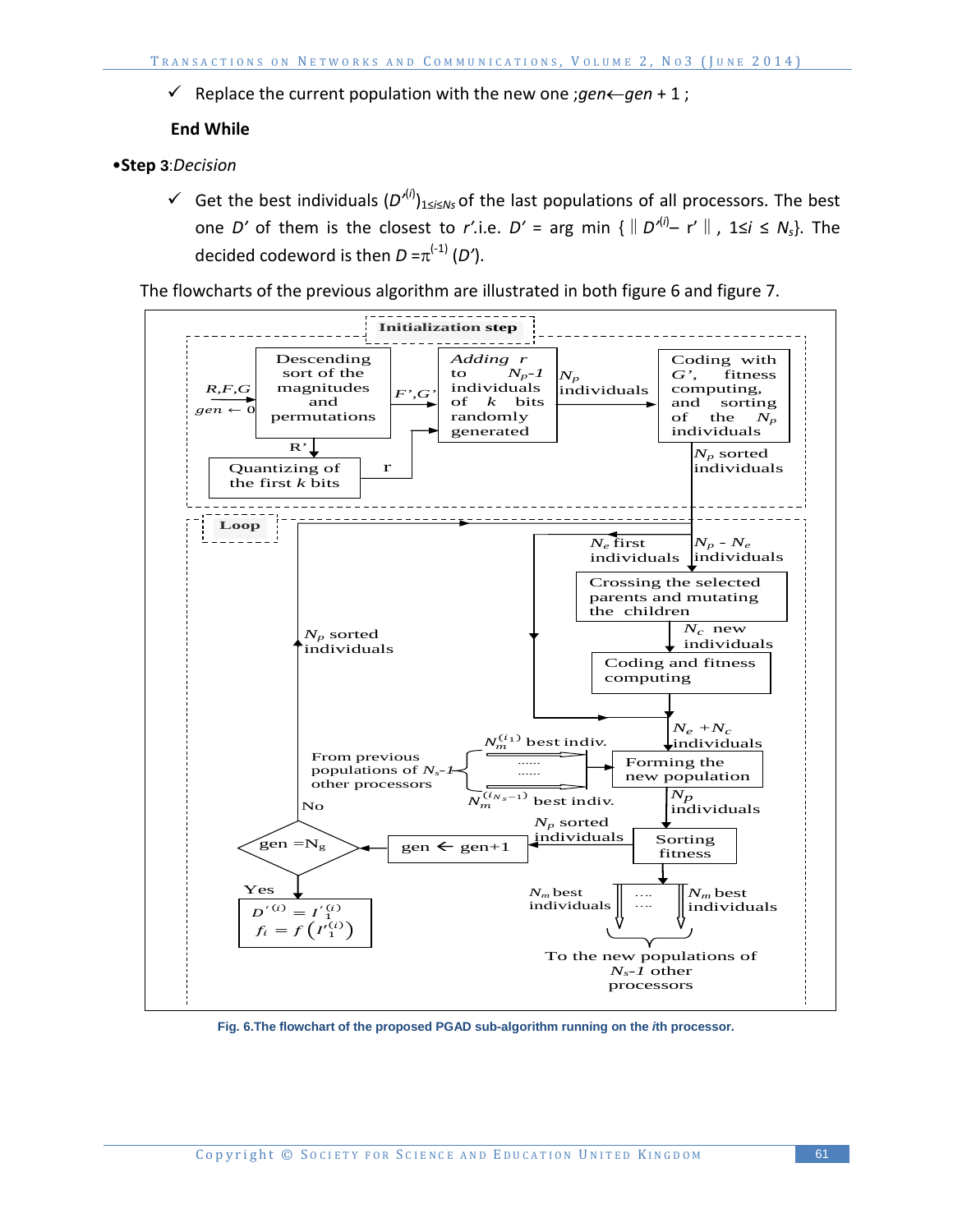

**Fig. 7.The codeword decision flowchart of the proposed PGAD algorithm.**

# **4. PARALLELIZATION SCHEMAS OF ITERATIVE 2D-PBC DECODING**

The purpose is not only to reduce the execution time and occupied memory space, but also improve the quality of error correction. So, the parallelization schemas can affect the entire iterative decoder or just its elementary decoders.

Their corresponding algorithms can be run on parallel machines containing enough processors (multi-processors, multicomputer)or a network of computers. Communications between processors are performed using global variables stored in a common memory, or via send/receive primitives. To simplify the graphs, we have considered just four processors.

#### **4.1 First schema**

The figure 8 depicts the first parallel iterative decoder that we propose. It is simply runs in parallel, a conventional 2Diterative decoder on each one of the *Ns* processors of a parallel machine or a distributed system, a given number of iterations  $N_{it}$ . At the last iteration, the *i*th processor decides the codeword  $D^{(i)}$ . The final codeword to decide is the one with the best fitness of all  $D^{(i)}$ , where  $1 \le i \le N_s$ .



**Figure 8.The first iterative parallel decoding schema on 4 processors.**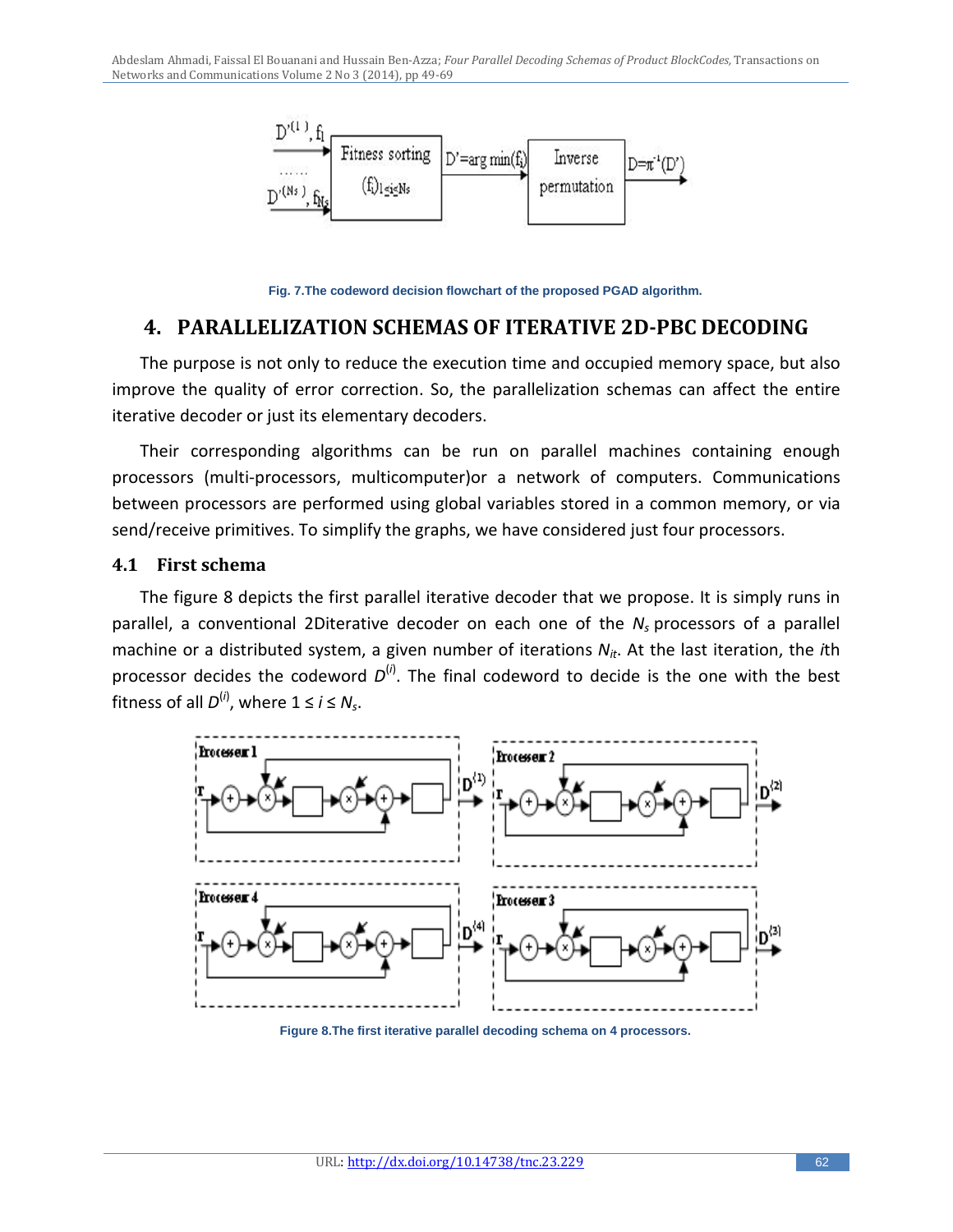The corresponding algorithm is given below:

```
Algorithm: PARAL_ITER1
   For i=1toNsdo
       Run IGAD on the ithprocessor ;
       Get the decided codewordD(i)
;
   End For
    D=arg max {fitness(D(i)
), 1 ≤ i ≤ Ns}
```
## **4.2 Second schema**

As shown in figure 9, the second schema consists in executing, Nit times, a parallel decoder which is composed of *Ns*IGADs decoders. Each one is running on a dedicated processor. The processors are connected by a network. At each iteration, all decoders run in parallel according to their inputs. At the first iteration, the extrinsic information at the input of all decoders is zero. At tth iteration, the decoder of ith processor provides as output, extrinsic information which will be injected, in combination with the received word r, to the decoder input of processor s+1, at the iteration t+1. The extrinsic information given by the decoder of the last processor is fed to the decoder input of the first one.



**Figure 9. Second Parallel iterative decoding schema on 4 processors**

The algorithm of this schema is:

#### **Algorithm**: PARAL\_ITER2

```
θ=0 ; ω0=0 ; 
Whileθ≤2(Nit-1)do
   Fori=1toNsdo
        RunIGAD1
(θ/2) ;
        Get the decided codeword on theithprocessorDi
(θ/2)
;
        Computeωi
(θ+2)based onDi
(θ/2)
;
   End For
    Temp=ωNs
(θ+2) ;
```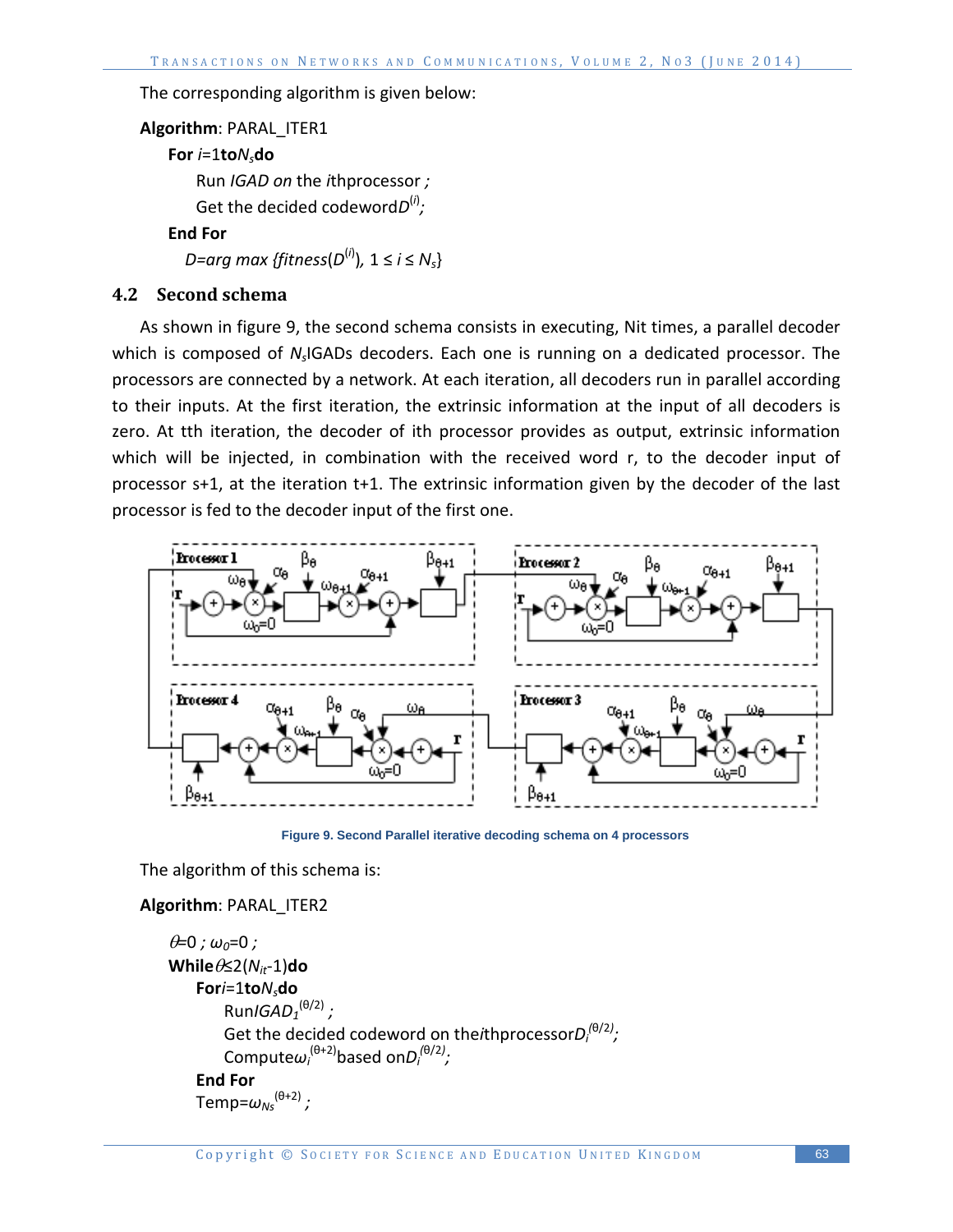```
For i= Nsto2 do
                  ωi
(θ+2)
= ωi-1
(θ+2)
;
    End For
    ω1
(θ+2)=temp ;
    \theta=\theta+2;
   End while
 D=DNs
(Nit-1) ;
```
## **4.3 Third schema**

The elementary decoder in the conventional iterative decoder which running on a single processor is replaced by the parallel decoder which will be run on *Ns* interconnected processors. At each iteration, these processors run their basis decoders independently, and each one decides its own code word. The extrinsic information provided by the parallel decoder at this iteration, is computed based on the best decided codeword.

The first decoder accepts an input that depends on the received word *r* and the extrinsic information  $\omega^{(\theta)}$ , and provides another information  $\omega^{(\theta I I)}$  which will form with *r*, the input of the second parallel decoder. Similarly, the second decoder makes a processing based on its input, to decide the codeword. It also provides a new extrinsic information  $\omega^{(\theta\;+2)}$  to be injected in combination with *r* to the input of the first decoder. This processing is performed *Nit* times, before getting the code word decided by the second parallel decoder (figure 10).



**Fig. 10. Third Parallel iterative decoding schema on 4 processors**

The following algorithm describes well the conduct of this parallelization scheme of iterative decoding: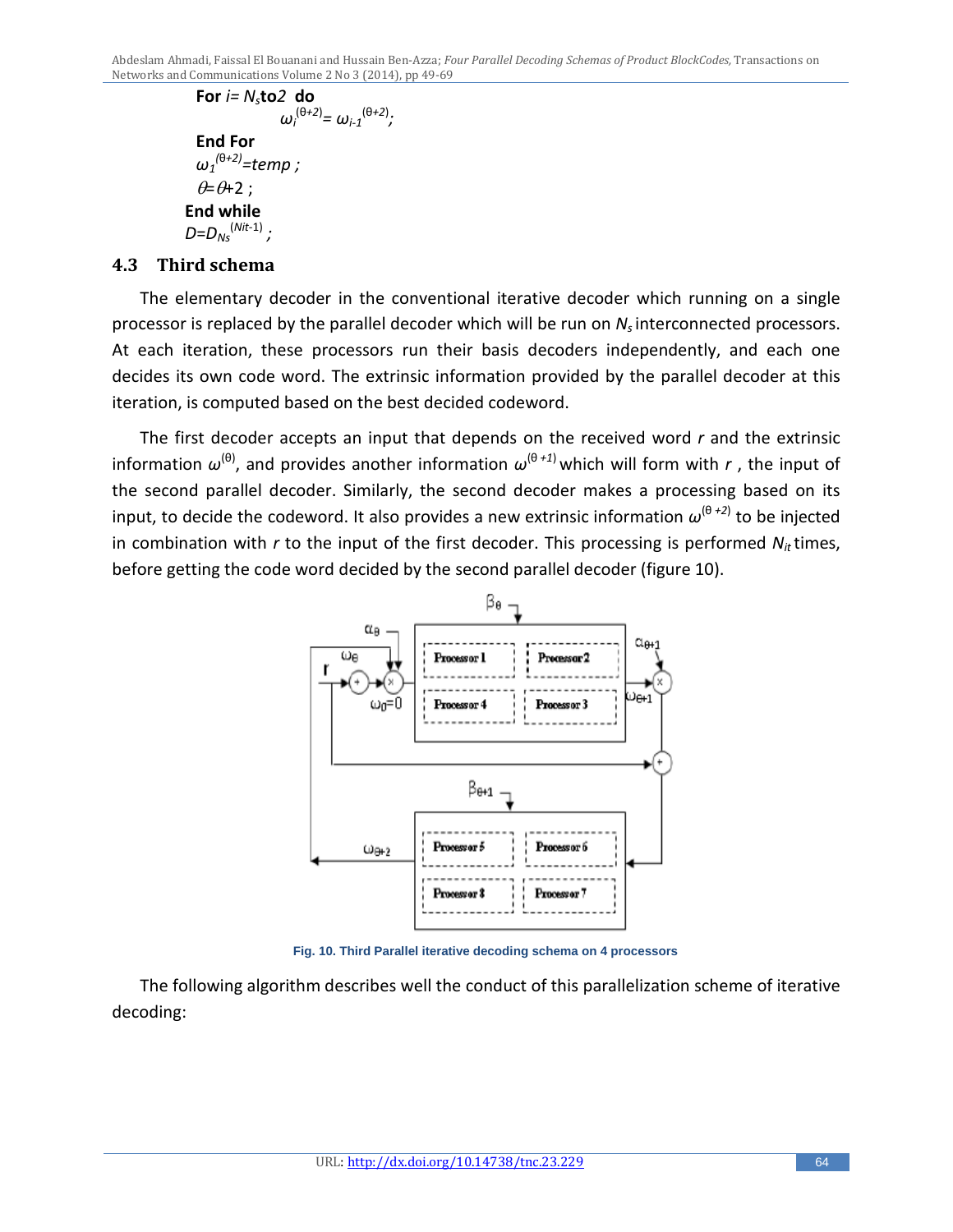#### **Algorithm** : PARAL\_ ITER3

```
\theta=0; \omega<sub>0</sub>=0;
Whileθ≤2(Nit-1)do
    For i=1toNsdo
        RunIGAD1
(θ/2+1) ;
        Get the decided codeword on the ith processor D^{(\theta/2+1)}_i;End For
    Getω(θ+1)using D1
(θ/2+1) =arg max{fitness(Di
(θ/2+1), 1≤i ≤ Ns} ;
    For i = N_s + 1to2N_sdo
        RunGADi
(θ/2+1);
        GetDi
(θ/2+1);
    End For
 Getω(θ+2)using D2
(θ/2+1) =arg max {fitness (Di
(θ/2+1)),} ;
    θ=θ+2 ;Ns+1≤i ≤2Ns
   End while
 D=arg max {fitness (Di
(Nit)), Ns+1≤i ≤2Ns}
```
#### **4.4 Fourth schema**

The principle of the fourth scheme is the same as the previous one, by replacing the two elementary parallel decoders based on GAD by two elementary parallel decoders PGAD1 and PGAD2. As shown in figure 5, the processors do not runindependent decoders but decoders working together.



**Fig. 11. Fourth Parallel iterative decoding schema on 4 processors**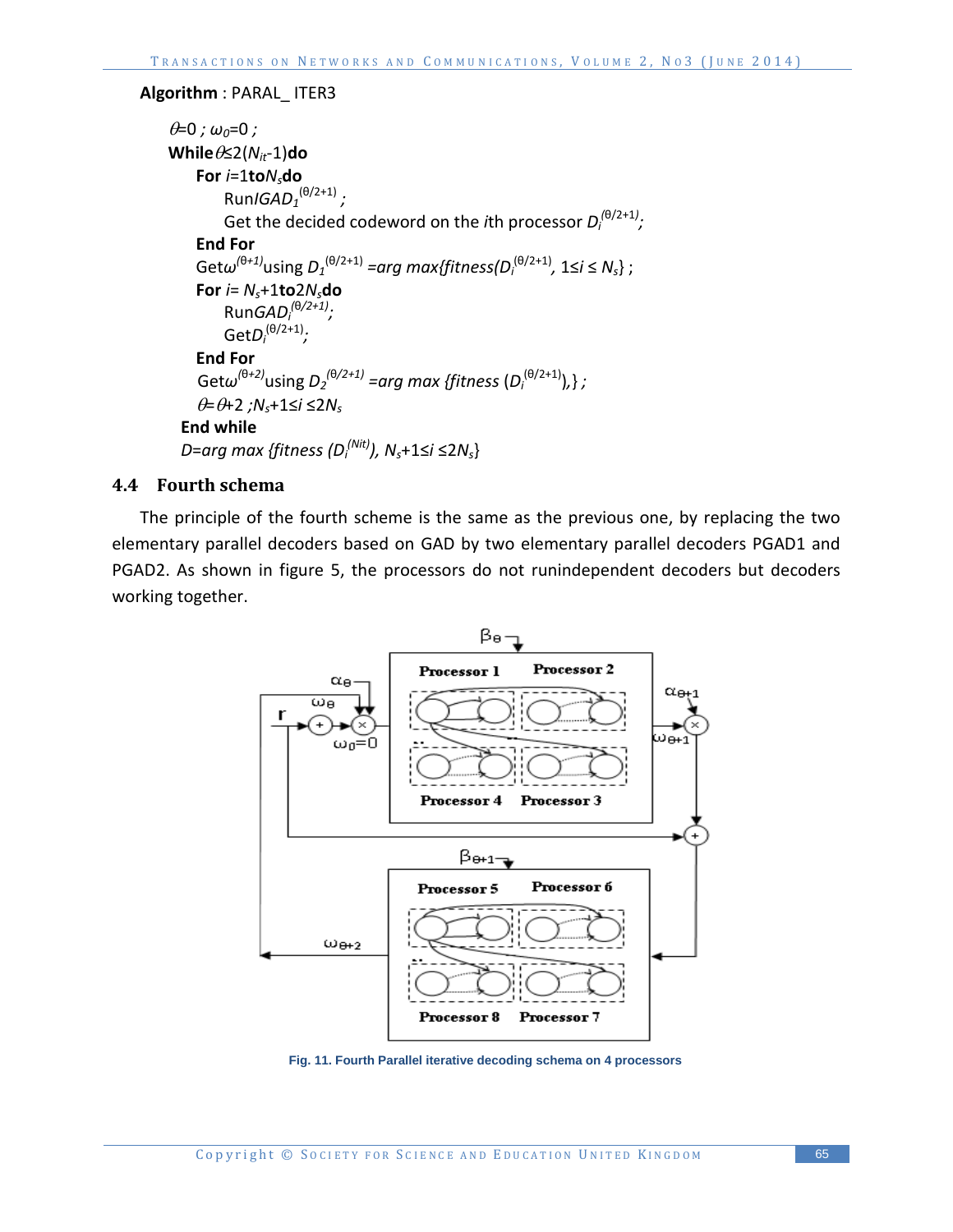Its algorithm is presented below:

#### **Algorithm**: PARAL\_ITER4

```
\theta=0; \omega<sub>0</sub>=0;
      Whiteθ ≤ 2(N<sub>it</sub>-1)do
            RunPGAD1 ;
            GetD(θ +1);
            Compute \omega^{(\theta+1)} using D^{(\theta+1)};
            RunPGAD<sub>2</sub>;
            \text{GetD}^{(\theta+2)};
            Compute \omega^{(\theta+2)} using D^{(\theta+2)};
             \theta = \theta + 2;
      End while
 D=D(Nit)
;
```
# **5. TIME COMPLEXITY OF THE PROPOSED SCHEMES**

In this section, we interest to the expression of the time complexity of each proposed algorithm.

The complexity of GAD is [9] :

$$
O[k^2n + NpNg(kn + \ln(Np))]
$$
\n(10)

For the IGAD decoder, its complexity is [11] :

$$
O(N_{it}[k^2g(k^1,n^1,N_p,N_g)+n^1g(k^2,n^2,N_p,N_g)]),
$$
\n(11)

where

$$
g(k, n, N_p, N_g) = k^2 n + N_p N_g(kn + \ln(N_p)) + N_p n + n^2
$$
\n(12)

The complexity of PGAD is derived in [12] as :

$$
O[nln(n) + k^{2}n + kn(N_{p} + N_{g}N_{c}) + N_{p}N_{g}ln(N_{p}) + N_{p}ln(N_{p})]
$$
\n(13)

## **5.1 First iterative Parallel decoding complexity**

The algorithm PARAL\_ITER1 contains a loop of instructions that run in parallel on Ns processors. The last instruction which sorts, in descending order, code words decided by all processors, has a complexity of *Ns*ln(*Ns*). Thus the complexity of PARAL \_ITER1 is Complexity(IGAD) + *Ns*ln(*Ns*). i.e. :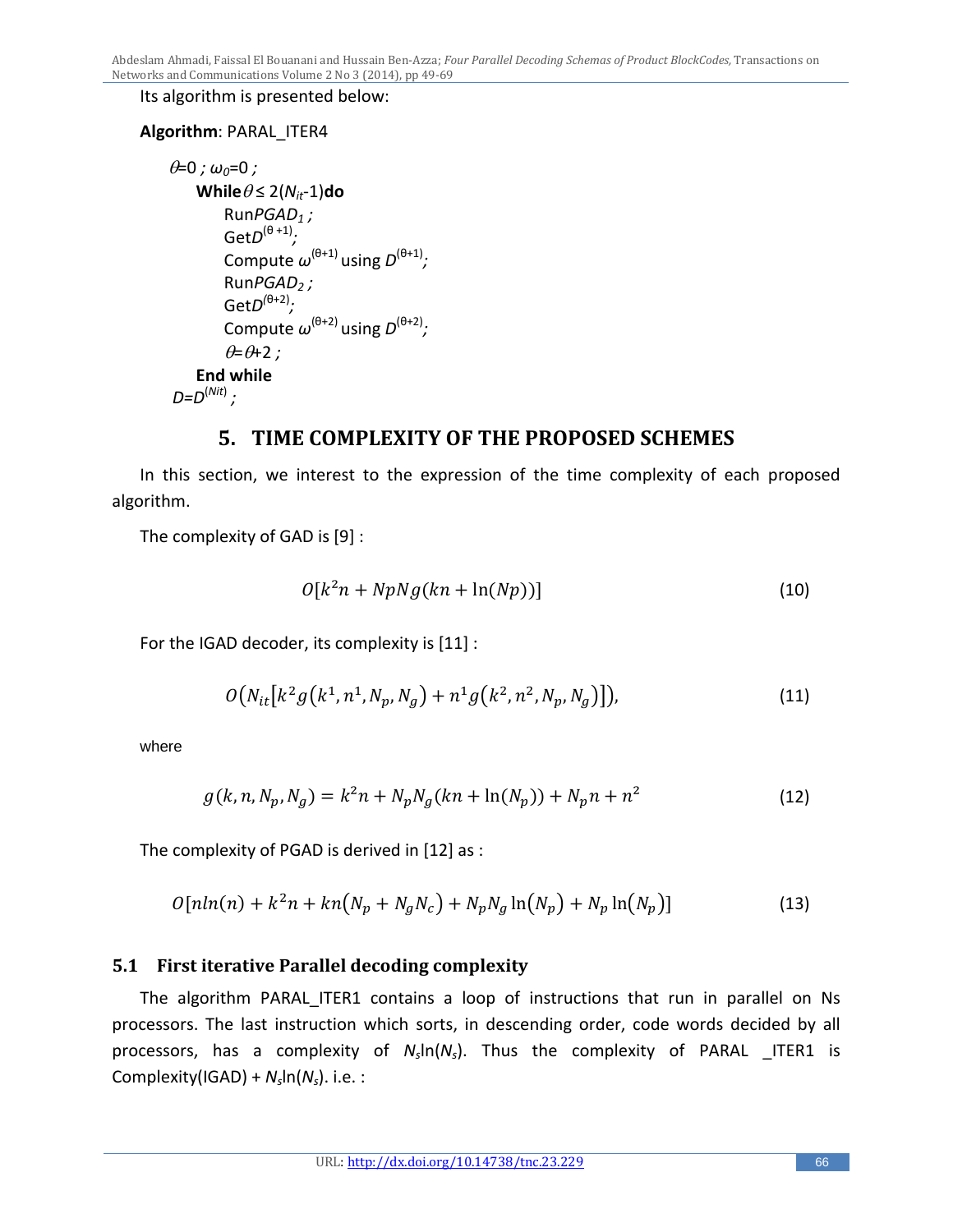$$
O(N_{it}[k_2g(k_1,n_1,N_p,N_g) + n_1g(k_2,n_2,N_p,N_g)] + N_s\ln(N_s))
$$
\n(14)

Note that the complexity of this new iterative decoder is increased by *Ns*ln(*Ns*) relative to that of the conventional one (IGAD). However, it increases the probability of having decided the correct code word, N<sub>s</sub>times.

#### **5.2 Second Iterative Parallel decoding complexity**

The block instructions of the first loop of the algorithm PARAL ITER2 are run in parallel on each one of *Ns* processors. Therefore their complexity is the same as that of IGAD. The complexity of the loop in the second algorithm is  $N_{it}N_{s}$ . So, the total complexity of this algorithm is :

$$
O(N_{it}[N_s + k_2 g(k_1, n_1, N_p, N_g) + n_1 g(k_2, n_2, N_p, N_g)])
$$
\n(15)

However, the turbo effect with  $N_{it}$  iterations in IGAD is equivalent to that of PARAL ITER2 with  $N_{it}/N_s$  iterations. Furthermore, this scheme has the advantage of being able to cascade different types of decoders, where some of them can compensate inefficient other at each iteration.

#### **5.3 Third Iterative Parallel decoding complexity**

For this scheme, the extrinsic information computed by the two elementary decoders, depends on the best codeword decided by their *Ns* processors. The complexity of descending sort of these decided words for  $N_{it}$  iterations is  $N_{it}N_s\ln(N_s)$ . The last instruction has a complexity of *Ns*ln(*Ns*). Thus its complexity is increased by *NitNs*ln(*Ns*) compared to IGAD. i.e. :

$$
O(N_{it}[k_2g(k_1,n_1,N_p,N_g) + n_1g(k_2,n_2,N_p,N_g) + N_sln(N_s)])
$$
\n(16)

#### **5.4 Fourth Iterative Parallel decoding complexity**

It is clear that the complexity of PARAL ITER4 is  $N_i \times$  complexity(PGAD). i.e. :

$$
O[nln(n) + k^2n + kn(N_p + N_gN_c) + N_pN_g \ln(N_i) + N_p \ln(N_p)]
$$
\n(17)

The complexity is multiplied by the iteration number, but the turbo effect is significantly augmented. So the correction capacity is improved.

#### **6. CONCLUSION**

We have presented four iterative parallel decoders for two dimensional product block codes. They can run on a parallel machine with enough processors or on a network of computers. One of their advantages is that they allow combining elementary decoders with the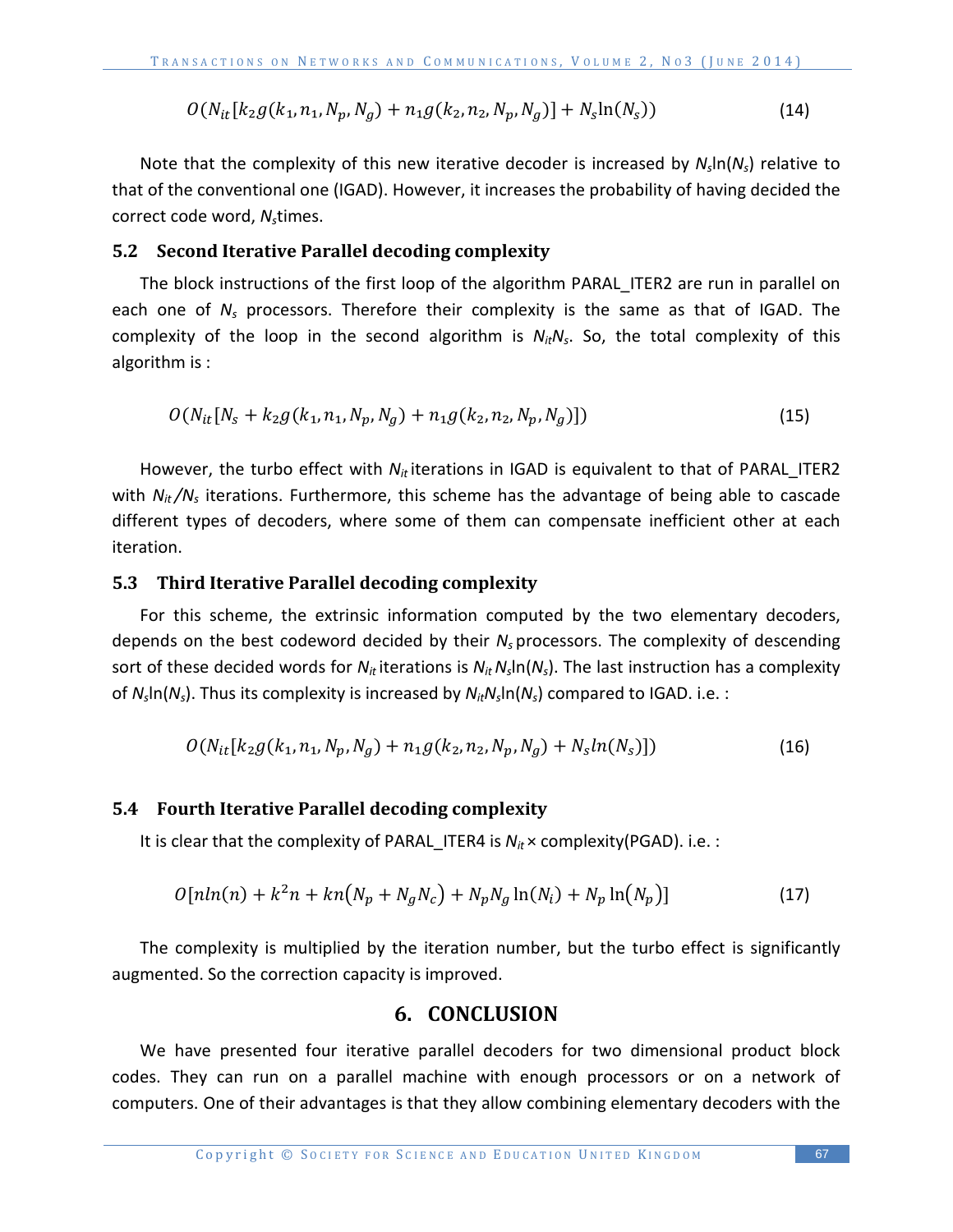same or different genetic parameters. This allows benefiting from the highlights of each code, at each iteration. We have shown that their complexities were slightly increased, but improve the decoding performances.

We intend to implement these schemes and test them on certain codes like BCH codes to validate the theoretical results with simulations.

The proposed schemes can also be applied to three dimensional product block codes. Also, for the first three schemes, their elementary decoders can be any ones, not necessarily based on GAs.

#### **REFERENCES**

- [1]. C. E. Shannon, "A mathematical theory of communication," Bell System Technical Journal, vol. 27, pp. 379-423 and 623-656, July and October, 1948.
- [2]. Berrou, G., A. Glavieux, and P. Thitimajshima. "Near Shannon limit error-correcting coding : Turbo Codes," in proc. 1993 Int. Conf. Commun. Geneva,Switzerland, May 1993, pp. 1064-1070.
- [3]. Gallager, R.G. Low Density parity Check Codes. Th`ese. Cambridge, Mass.1963. IRE Transactions on Information Theory.1962.
- [4]. D.J.C Mackay, and R.M. Neal, "Near Shannon Limit Performance of Low Density Parity Check Codes", Electronics Letters, Vol. 32, no. 18, pp.1645-1646, August 1996.
- [5]. J. H. Holland, "Adaptation In Natural And Artificial Systems, University of Michigan Press", 1975.
- [6]. D.E. Goldberg, "Genetic Algorithms in Search, Optimization, and Machine Learning", Addison-Wesley, 1989.
- [7]. A.TANENBAUM, "Computer architecture". Dunod 2001.
- [8]. H. S. Maini, K. G. Mehrotra,C. Mohan, S. Ranka, "Genetic Algorithms for Soft Decision Decoding of Linear Block Codes", Journal of EvolutionaryComputation, Vol.2, No.2, pp.145-164, Nov.1994.
- [9]. F. El Bouanani, H. Berbia, M. Belkasmi, H. Ben-azza, "Comparaison des d´ecodeurs de Chase, l'OSD et ceux basés sur les algorithmes génétiques",GRETSI 2007, Troyes, France 11-14 Septembre 2007 in french.
- [10]. M. Belkasmi, H. Berbia, F. El Bouanani, "Iterative decoding of product block codes based on the genetic algorithms", Source and Channel Coding(SCC), 2008 7th International ITG Conference on Source and Channel Coding (SCC'08), 2008.
- [11]. A. Ahmadi, F. El Bouanani, H. Ben-Azza, and Y. Benghabrit, "Reduced Complexity Iterative Decoding of 3D-Product Block Codes Based on GeneticAlgorithms", Journal of Electrical and Computer Engineering, Volume 2012.
- [12]. A. Ahmadi, F. El Bouanani, H. Ben-Azza, and Y. Benghabrit, "A Novel Decoder Based on Parallel Genetic Algorithms for Linear Block Codes",International Journal of Communications, Network and System Sciences, 2013, 6, 66-76.
- [13]. F.J. Macwilliams and N.J.A. Slone, "The Theory of error correcting rrror", North-Holland publishing comapny, 1978, pp. 567-580.